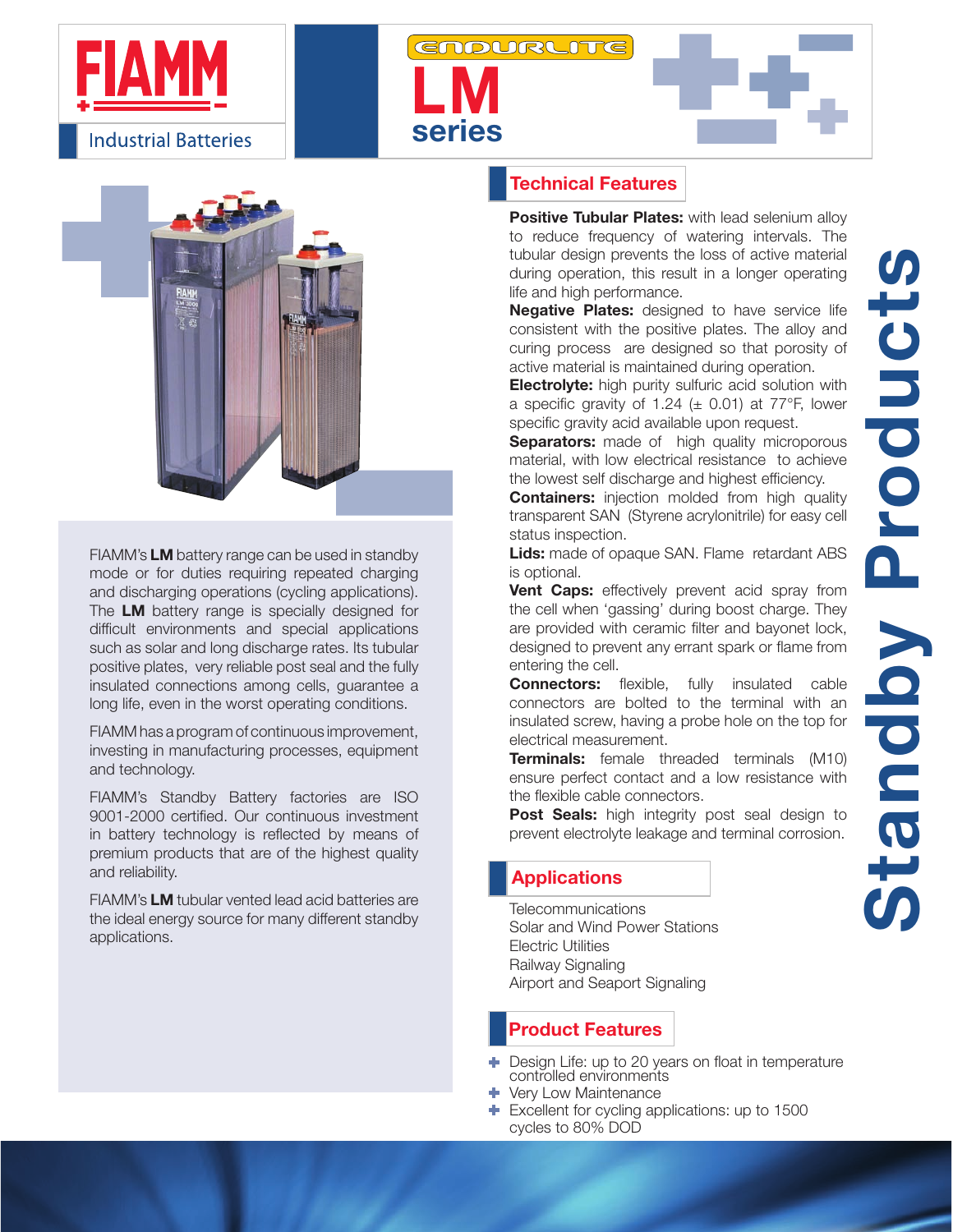# LM series

| <b>CELL</b><br><b>TYPE</b> | <b>DIN 40736</b><br><b>STANDARD</b><br><b>Type</b> | <b>CAPACITY (Ah)</b><br>at 77°F | <b>DIMENSIONS</b> |     |              |     |               |     |            | <b>WEIGHT</b> | <b>ELECTROLYTE</b><br><b>VOLUME</b> | <b>TERMINALS</b> |                |
|----------------------------|----------------------------------------------------|---------------------------------|-------------------|-----|--------------|-----|---------------|-----|------------|---------------|-------------------------------------|------------------|----------------|
|                            |                                                    | 8 hrs to<br>1.75 Vpc            | Length            |     | <b>Width</b> |     | <b>Height</b> |     |            |               | (Sg 1.24)                           |                  |                |
|                            |                                                    |                                 | in.               | mm  | in           | mm  | in.           | mm  | <b>lbs</b> | kg            | Gals                                | ÷                | ÷.             |
| LM 100                     | 2 OPzS 100 LA                                      | 109                             | 4.1               | 104 | 8.1          | 206 | 16.5          | 419 | 30.8       | 14            | 1.06                                | $\mathbf{1}$     | $\mathbf{1}$   |
| LM 150                     | 3 OPzS 150 LA                                      | 164                             | 4.1               | 104 | 8.1          | 206 | 16.5          | 419 | 35.3       | 16            | 0.98                                | $\mathbf{1}$     |                |
| LM 200                     | 4 OPzS 200 LA                                      | 220                             | 4.1               | 104 | 8.1          | 206 | 16.5          | 419 | 39.7       | 18            | 0.9                                 | $\mathbf{1}$     |                |
| LM 250                     | 5 OPzS 250 LA                                      | 274                             | 4.9               | 125 | 8.1          | 206 | 16.5          | 419 | 46.3       | 21            | 1.22                                | $\mathbf{1}$     |                |
| LM 300                     | 6 OPzS 300 LA                                      | 329                             | 5.7               | 145 | 8.1          | 206 | 16.5          | 419 | 55.1       | 25            | 1.37                                | $\mathbf{1}$     | $\mathbf{1}$   |
| LM 350                     | 5 OPzS 350 LA                                      | 390                             | 4.9               | 125 | 8.1          | 206 | 21.1          | 536 | 63.9       | 29            | 1.56                                | $\mathbf{1}$     |                |
| LM 420                     | 6 OPzS 420 LA                                      | 468                             | 5.7               | 145 | 8.1          | 206 | 21.1          | 536 | 77.2       | 35            | 1.85                                | $\mathbf{1}$     |                |
| LM 490                     | 7 OPzS 490 LA                                      | 546                             | 6.5               | 165 | 8.1          | 206 | 21.1          | 536 | 88.2       | 40            | 2.06                                | $\mathbf{1}$     |                |
| LM 600                     | 6 OPzS 600 LA                                      | 640                             | 5.7               | 145 | 8.1          | 206 | 28            | 711 | 103.6      | 47            | 2.67                                | $\mathbf{1}$     | $\mathbf{1}$   |
| LM 700                     | 7 OPzS 700 LA                                      | 746                             | 8.3               | 210 | 7.5          | 191 | 28            | 711 | 132.3      | 60            | 3.70                                | $\overline{2}$   | $\overline{2}$ |
| LM 800                     | 8 OPzS 800 LA                                      | 856                             | 8.3               | 210 | 7.5          | 191 | 28            | 711 | 138.9      | 63            | 3.59                                | $\overline{2}$   | $\overline{2}$ |
| LM 900                     | 9 OPzS 900 LA                                      | 960                             | 8.3               | 210 | 9.2          | 234 | 28            | 711 | 163.1      | 74            | 4.76                                | $\overline{2}$   | $\overline{2}$ |
| LM 1000                    | 10 OPzS 1000 LA                                    | 1064                            | 8.3               | 210 | 9.2          | 234 | 28            | 711 | 169.8      | 77            | 4.50                                | $\overline{2}$   | $\overline{2}$ |
| LM 1200                    | 12 OPzS 1200 LA                                    | 1280                            | 8.3               | 210 | 10.8         | 274 | 28            | 711 | 198.4      | 90            | 5.34                                | $\overline{2}$   | $\overline{2}$ |
| LM 1500                    | 12 OPzS 1500 LA                                    | 1648                            | 8.3               | 210 | 10.8         | 274 | 33.9          | 861 | 249.1      | 113           | 5.97                                | $\overline{2}$   | $\overline{2}$ |
| LM 1750                    | 14 OPzS 1750 LA                                    | 1920                            | 8.4               | 214 | 15.7         | 399 | 32.9          | 837 | 326.3      | 148           | 9.38                                | 3                | 3              |
| LM 1875                    | 15 OPzS 1875 LA                                    | 2056                            | 8.4               | 214 | 15.7         | 399 | 32.9          | 837 | 335.1      | 152           | 8.98                                | 3                | 3              |
| LM 2000                    | 16 OPzS 2000 LA                                    | 2192                            | 8.4               | 214 | 15.7         | 399 | 32.9          | 837 | 343.9      | 156           | 8.48                                | 3                | 3              |
| LM 2250                    | 18 OPzS 2250 LA                                    | 2464                            | 8.4               | 214 | 19.2         | 488 | 32.9          | 837 | 414.5      | 188           | 11.5                                | $\overline{4}$   | $\overline{4}$ |
| LM 2500                    | 20 OPzS 2500 LA                                    | 2744                            | 8.4               | 214 | 19.2         | 488 | 32.9          | 837 | 432.1      | 196           | 10.67                               | $\overline{4}$   | $\overline{4}$ |
| LM 3000                    | 24 OPzS 3000 LA                                    | 3288                            | 8.4               | 214 | 22.7         | 577 | 32.9          | 837 | 504.9      | 229           | 13.40                               | $\overline{4}$   | $\overline{4}$ |
| LM 3500                    | 28 OPzS 3500 LA                                    | 3544                            | 8.4               | 214 | 22.7         | 577 | 32.9          | 837 | 540.1      | 245           | 12.20                               | $\overline{4}$   | $\overline{4}$ |

- NOMINAL VOLTAGE: 2 V
- FLOAT VOLTAGE AT 77°F: 2.23 Vpc
- BOOST RECHARGE: 2.4 Vpc
- SELF DISCHARGE at 77°F: < 2% a month
- TERMINAL TORQUE 106 124 inlbs (12-14 Nm)



FIAMM S.p.A. Industrial Batteries Business Unit Standby Products www.fiamm.com email:info.standby.america@fiamm.com

# Electrical Characteristics **High Reliability Post Seal** Gasket M10 insert Pillar Polarity Disk Lid Resin Container Epoxy Resin